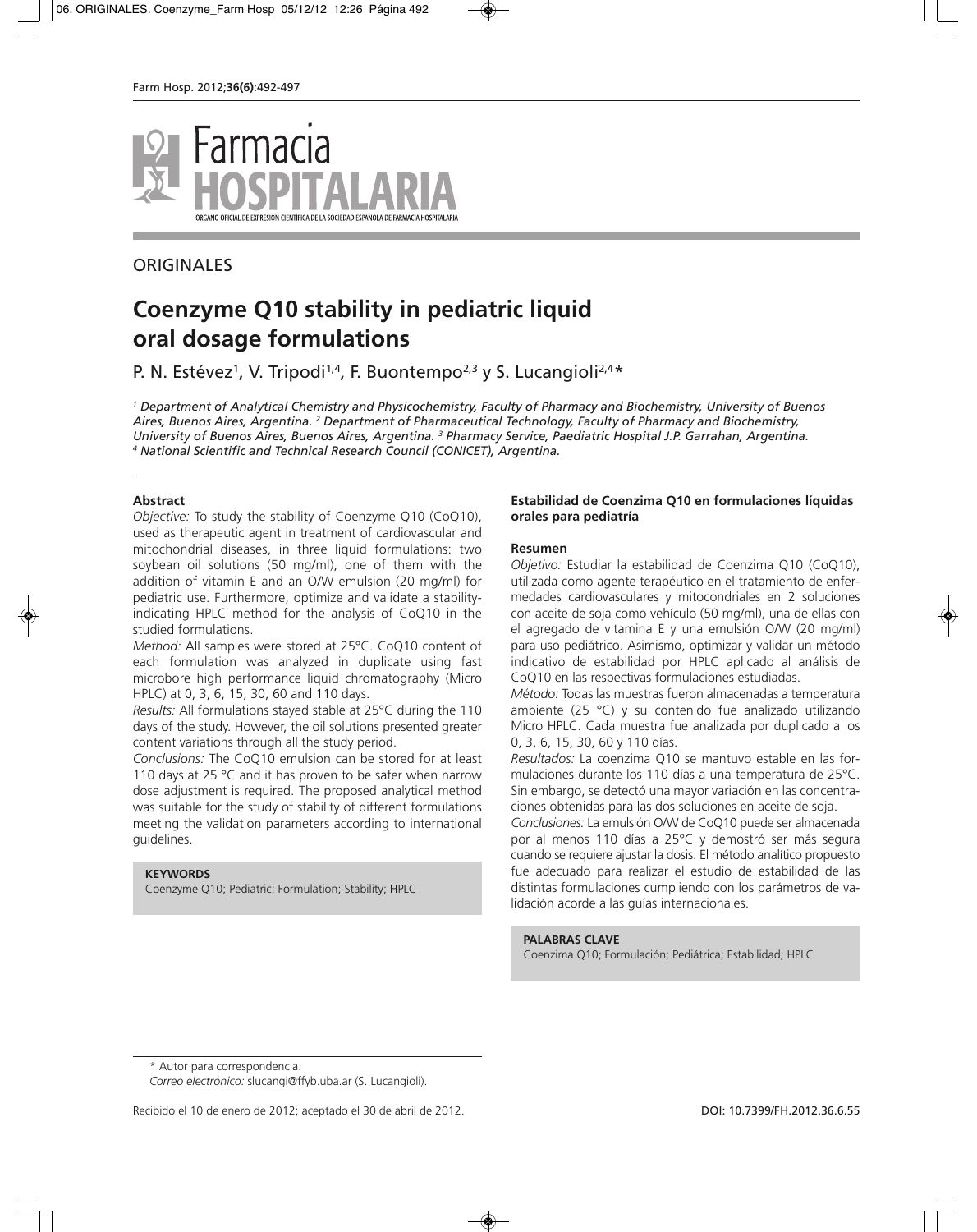## **Introduction**

Availability of a wide range of dosage forms and concentrations of pharmaceutical drugs seems not to be a problem when it comes to treating adult patients. However, the administration of these pharmaceutical formulations is not always possible when the affected patients are children. Most pharmaceutical forms are usually intended to be consumed by adults, and therefore pediatric patients, addressing the same health problems, probably will not tolerate high drug concentrations since there is a significant difference in body weight and hormonal activity. Using solid dosage forms is not the best option because most children find them hard to swallow and when the dose needs to be adjusted by body weight, it is more likely to fail to administer the exact amount of active, so the development of extemporaneous oral liquid formulations, which are commonly accepted by children, is usually the chosen path $1,2$ .

Coenzyme Q10 (CoQ10), also known as ubiquinone or ubidecarenone (Figure 1), is a lipophilic molecule classified as a fat soluble quinone<sup>3</sup>. It is the only lipid soluble antioxidant synthesized endogenously and is present in all cellular membranes and in blood, both in high- and in low-density lipoproteins. It plays an important role in cellular metabolism, participating as an electron carrier in both mitochondrial and extra mitochondrial membranes, and also protects membranes and lipoproteins from protein oxidation and lipid peroxidation4.

CoQ10 deficiency is involved in cardiomyopathies and degenerative muscle and neuronal diseases. Most patients with these deficiencies have shown clinical improvement with oral CoQ10 supplementation. Oxidative stress has

also been implicated in many disorders, diabetes, cancer and cardiovascular diseases as chronic heart failure and hypertension, suggesting that oral CoQ10 might be a viable antioxidant strategy for these diseases<sup>4</sup>.

CoQ10 is a compound soluble in organic solvents and lipids but practically insoluble in water. It is poorly absorbed from gastrointestinal tract and its slow absorption can be explained by its high molecular weight and poor solubility. Thus, to improve CoQ10 solubility and bioavailability, a variety of formulations have been developed. Most commonly formulations are based on the powder, tablets, two-piece capsules or softgel capsules containing an oil suspension. Currently, crystalline CoQ10 powder, oil emulsions, solubilisates of CoQ10 and nanoparticulate formulations are available<sup>5-7</sup>.

Extemporaneous or magistral preparation describes the manipulation by pharmacists of various drugs and chemical ingredients using traditional compounding techniques to produce suitable medicines when no commercial form is available. The use of these techniques is widespread in pediatric pharmacy practice<sup>1</sup>. Pediatric practice requires a range of dosage forms that are acceptable at different ages and weight and a range of strengths or concentrations allowing administration of the correct age-related dose<sup>2</sup>. Oral liquid formulations can be prepared by dilution of existing liquid dosage forms but only if parameters such as excipients and pH are suitable orally<sup>8</sup>. Another way to prepare them is to use raw materials/chemicals, choosing the necessary excipients and vehicles to assure solubility, homogeneity and no adverse effects, as well as protection of actives during shelf life from degradation. Glass BD and Haywood A performed a research on stability studies of liquid dosage forms and found out that of the liquid



**Figure 1**. *Chemical struc ture of CoQ10 and chromatograms of CoQ10 standard and formulations, placed on the same pair of axis. A: CoQ10 standard (2 µg/ml), F1: CoQ10 (2 µg/ml) oil solutions, F2: CoQ10 (2 µg/ml) O/W emulsion.*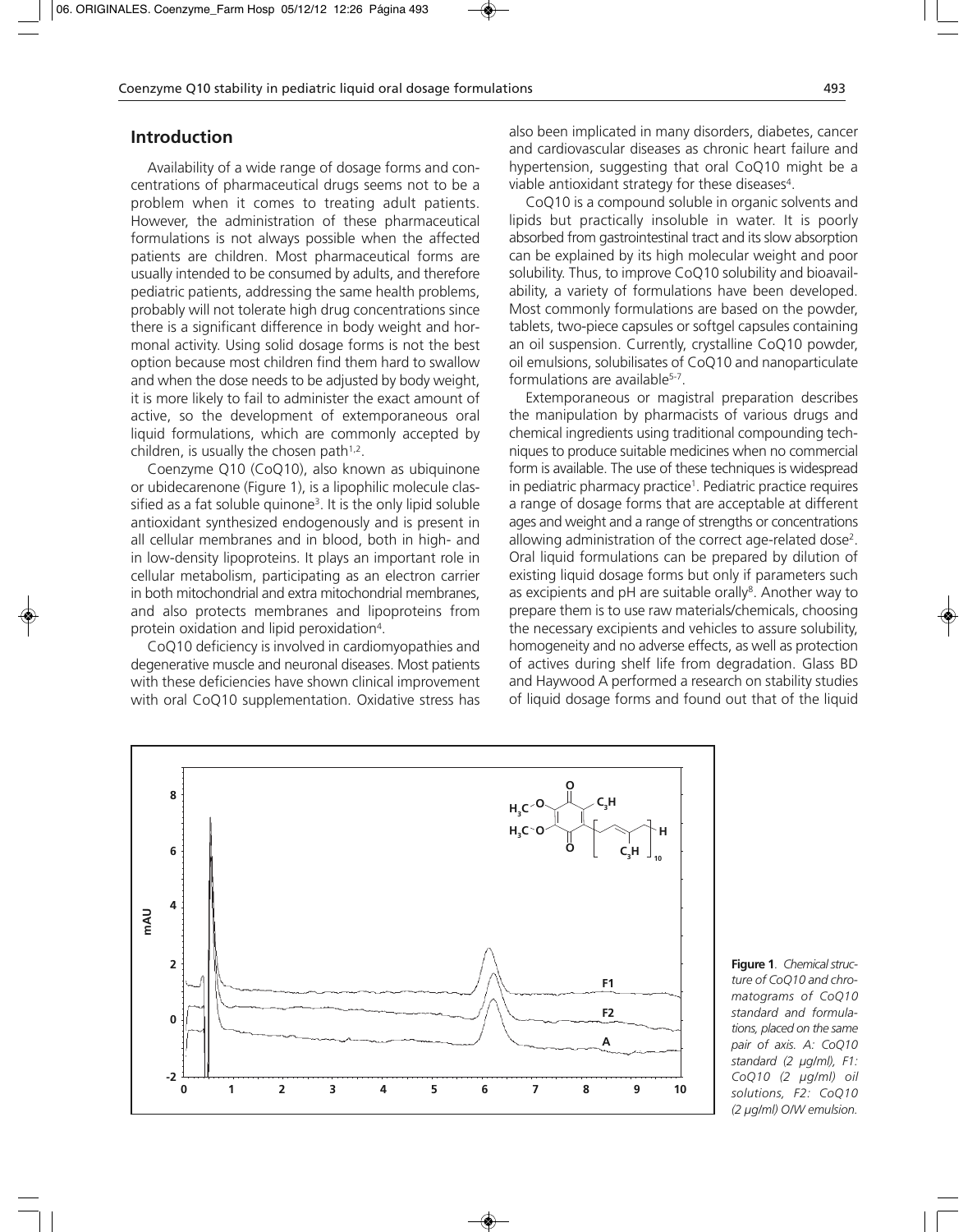dosage forms reviewed in the literature, stability was considered to be unfavorable for only 6 of 83 dosage forms considered - a small percentage, illustrating that there is minimum risk associated with these dosage forms and that pharmacists taking cognizance of various factors such as drug stability, mechanisms and routes of degradation, and potential interactions with excipients in the tablets and/or capsules utilized in the formulation are further able to minimize the risk involved<sup>9</sup>.

The aim of this study was to develop two oil solutions, one of them with the addition of vitamin E and one O/W emulsion of CoQ10 at different concentrations, optimize and validate a stability-indicating HPLC method for the CoQ10 analysis using microHPLC and then study the chemical stability of CoQ10 in the proposed extemporaneous formulations stored at room temperature over 110 days.

## **Material and methods**

#### **Material**

Two CoQ10 oil solutions (50 mg/ml) were prepared by solubilising CoQ10 powder (Prest S.A batch: AHK-1115) in soybean oil (Gersoja, batch: LENV141210) at 40°C. It was then added 0.05% w/v of Vitamin E (Rosenco S.R.L batch: 71543224UO) to one of the oil solutions. The vehicle of the O/W emulsion was prepared with xanthan gum 0.25% w/v (Magel S.A. batch: 585/2007), soybean oil 45%, syrup 30%, distilled water 23.85%, methylparaben 0.08% (Magel S.A. batch: IA2011), propylparaben 0.02% (Chutrau, batch:LI1814), sodium saccharin 0.3% (Van Rossum, batch:80118) and orange essence 0.5% (Prest S.A., batch:9206). The first step was to solubilize the CoQ10 powder in soybean oil and in second place the orange essence. Then, xanthan gum and syrup were added to the oil solution to obtain a primary emulsion by mixing with an automatic mixer for 5 minutes. Methylparaben, propylparaben were solubilized in distilled water at 90ºC. When the solution reached room temperature, sodium saccharine was disolved. This resultant solution was added to the primary emulsion. Finally, everything was mixed with an automatic mixer for 15 minutes. The final CoQ10 concentration of the O/W emulsion was 20 mg/ml. All the trial formulations were stored in amber glass vials and kept at controlled room temperature (25°C).

#### **Analytical method**

The chromatographic system consisted of an isocratic solvent delivery pump (Thermo Scientific SpectraSystem P4000), with a 50 mm  $\times$  2.1 mm reverse phase micro column C18 particle diameter 3.5 µm (Waters X-Terra). Methanol was used as mobile phase with a flow of 0.4 ml/min. The column temperature was set at 25°C. Ten microliter of each sample was introduced into the

column using an automatic injector (Thermo Scientific SpectraSystem AS3000). The column effluent was monitored with a dual wavelength ultraviolet detector (Thermo Scientific SpectraSystem UV2000) set at 275 nm<sup>10-11</sup>. Two aliquots were collected from each container on days 0, 3, 6, 15, 30, 60 and 110. These were diluted with ethanol, sonicated for 30 minutes and finally diluted with mobile phase to obtain a concentration of 2 µg/ml, the resultant solutions were immediately analyzed. A standard solution was prepared solubilizing CoQ10 in ethanol to obtain a concentration of 1 mg/ml, then an appropriate dilution was made in blank of excipients of each formulation and finally in mobile phase. In all cases, the final concentration of the CoQ10 working standard solutions was 2 µg/mL.

## **Results and Discussion**

#### *CoQ10 Formulations*

The development of pharmaceutical formulations for pediatric patients is a unique challenge. The proper design and formulation of dosage form requires consideration of the physical, chemical and biological characteristics of the active drugs and pharmaceutical excipients. Pharmaceutical actives and excipients must be compatible with one another to produce formulations effective, stable, well tolerated, easy to administer and with good palatability. Thus, liquid formulations rather than solid dosage form are prefered for oral administration to children $12-13$ .

In the case of the active drugs with physicochemical characteristics of poor aqueous solubility, high hydrophobicity and consequently poor absortion like CoQ10, various formulation strategies are used. In this sense, oil solution formulation is a simple and good alternative<sup>5</sup>. Moreover, oil-in-water lipid emulsions are utilized as carriers of highly lipophilic drugs<sup>14</sup>. Thus, two oil-solutions and an O/W emulsion were development to vehiculize CoQ10 for pediatric patiens.

CoQ10 is soluble in different oils such as penut oil, corn oil, soybean oil. However, Weiss et al tested the bioavailability of different formulations containing CoQ10, and a suspension of CoQ10 in soybean oil showed the highest bioavailability<sup>15</sup>. Moreover, soybean oil has been used in emulsions as vehicle for oral and parenteral administration of actives such as diazepan, steroids and vi $t$ amins<sup>16,17</sup>. Although other oils such as olive or peanut have been used to vehiculize drugs, soybean oil is preferred because is associated with fewer adverse effects<sup>4</sup>.

The other oil solution has in its formulation vitamin E, because it has been demonstrated that the association between CoQ10 and other antioxidants like vitamin E in subtherapeutic levels increases the absorption of CoQ10 by the body<sup>18</sup>.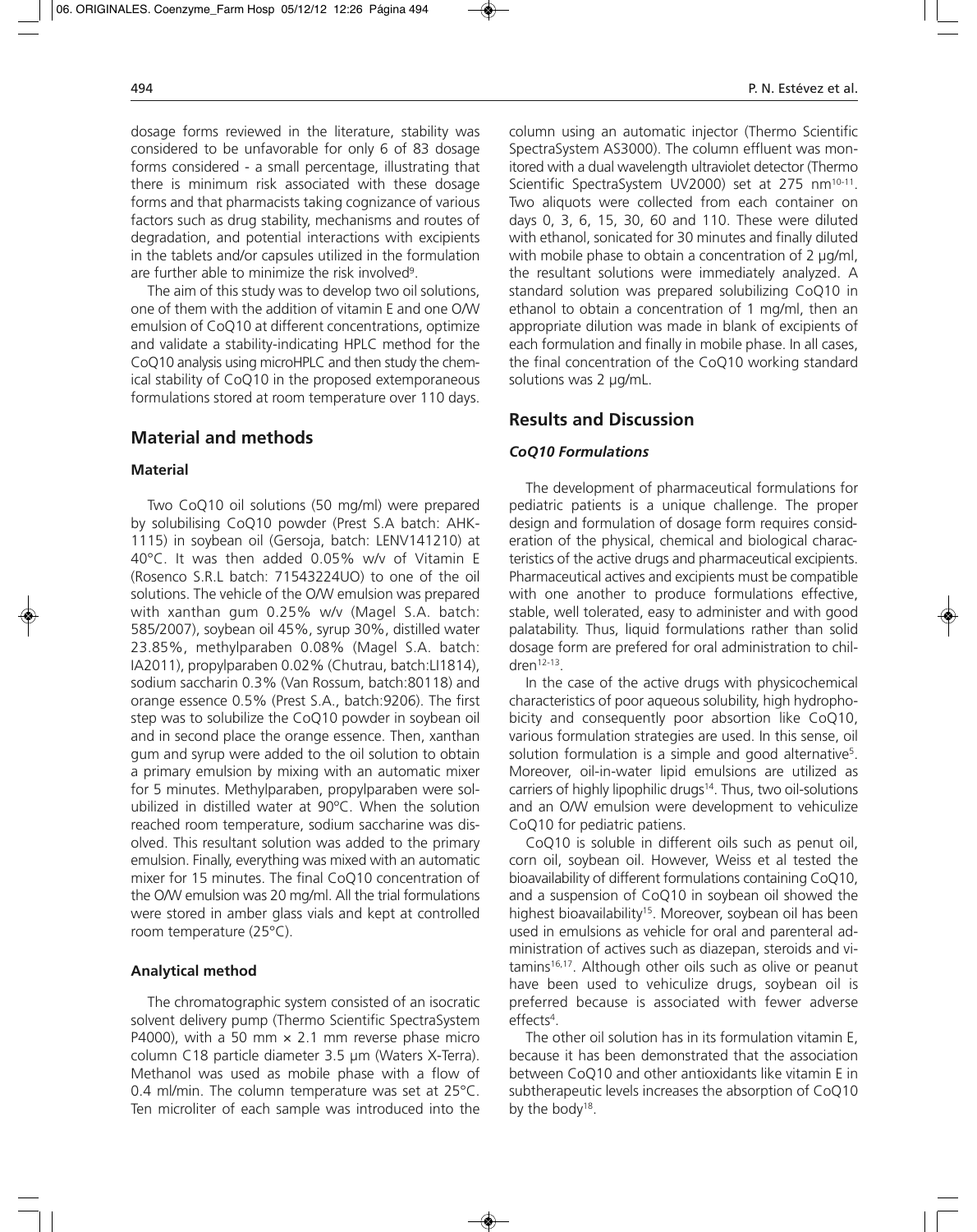Considering the O/W emulsion, xanthan gum is used as emulsifying agent. USPNF 32 describes the xanthan gum as a high molecular weight polysaccharide. It contains D-glucose and D-mannose as the dominant hexose units, along with the D-glucuronic acid. It is widely used in oral and topical pharmaceutical and cosmetic formulations as suspending and stabilization agent. Xanthan gum is non-toxic, compatible with most other pharmaceutical ingredients, and has good stability and viscosity properties in a wide range of pH and temperature<sup>17,19</sup>.

Saccharin is an intense sweetener used in beverages, food products, tabletop sweeteners and oral hygiene products such as toothpastes and mouthwashes. In oral formulations is used at a concentration of 0.02 to 0.5% w / w. Saccharin can be used to mask unpleasant tastes or improve the taste of different systems. Its sweetening power is approximately 500 times greater than sucrose<sup>17</sup>. Parabens are widely used as antimicrobial preservatives in cosmetics, foodstuffs and pharmaceutical formulations. They are used alone or in combination with parabens or other antimicrobial agents. Parabens are effective over a wide pH range and have a broad spectrum of antimicrobial activity. The antimicrobial activity increases as the length of the alkyl chain is greater, but decreases the aqueous solubility, therefore a mixture of parabens is often used to achieve an effective preservation<sup>17,20.</sup>

**Analytical method**

Different analytical methods have been applied to the analysis of CoQ10 in different matrices like human plasma using HPLC coupled to the electrochemical detector (ECD), UV-detector or mass spectrometry<sup>21-24</sup>. Although, HPLC-ECD seems to be the most common method use to the analysis of CoQ10 due to its high sensitivity and selectivity, these methods are too time consuming or require several steps during the operation of the equipment, making them unsuitable for the routine analysis.

In previous studies, we have developed a micro HPLC method using a special column with reduced diameter and length and hybrid particulate filler to determine the content of CoQ10 in pharmaceutical and cosmetic formulations as well as in biological fluids and tissues. The proposed method was chosen because it requires shorter analysis times together with less solvent use and dramatic reductions of sample requirements with faster separations compared to columns of conventional diameter and length<sup>10-11</sup>.

The chromatograms corresponding to all three formulations are presented in Figure 1. CoQ10 retention time is 6.3 minutes. No degradation products were observed under the established conditions in all cases.

We evaluated the linearity of the method proposed by establishing a relationship between the concentrations and areas on the standard chromatogram. This is shown by linear regression models obtained for each of the two standard preparations. Linearity was verified at 5 concentration levels (1.00, 1.50, 2.00, 2.50 and 3.00 µg/mL)

| Parameter                           | Oil solutions                         | <b>O/W Emulsion</b>               |  |  |
|-------------------------------------|---------------------------------------|-----------------------------------|--|--|
| Linear range ( $\mu$ g mL $^{-1}$ ) | $1.00 - 3.00$ (y= $17369x + 1074.4$ ) | $1.00 - 3.00 (y=23336x - 3847.3)$ |  |  |
| r                                   | 0.9911                                | 0.9965                            |  |  |
| LOD ( $\mu$ g mL $^{-1}$ )          | 0.01                                  | 0.01                              |  |  |
| LOQ ( $\mu$ g mL $^{-1}$ )          | 0.06                                  | 0.06                              |  |  |
| Precision (%RSD)                    |                                       |                                   |  |  |
| Intra-day $(n=6)$                   |                                       |                                   |  |  |
| Migration time                      | 0.5                                   | 0.2                               |  |  |
| Peak area                           | 2.1                                   | 1.5                               |  |  |
| Inter-day (n=18)                    |                                       |                                   |  |  |
| Migration time                      | 1.0                                   | 0.4                               |  |  |
| Peak area                           | 2.9<br>2.2                            |                                   |  |  |
| Accuracy                            |                                       |                                   |  |  |
| Spiked levels                       |                                       |                                   |  |  |
| 80%                                 | 93.9                                  | 102.9                             |  |  |
| 100%                                | 96.3                                  | 110.6                             |  |  |
| 120%                                | 90.7                                  | 106.2                             |  |  |

#### **Table 1.** *Parameters of validation of method of analysis of CoQ10*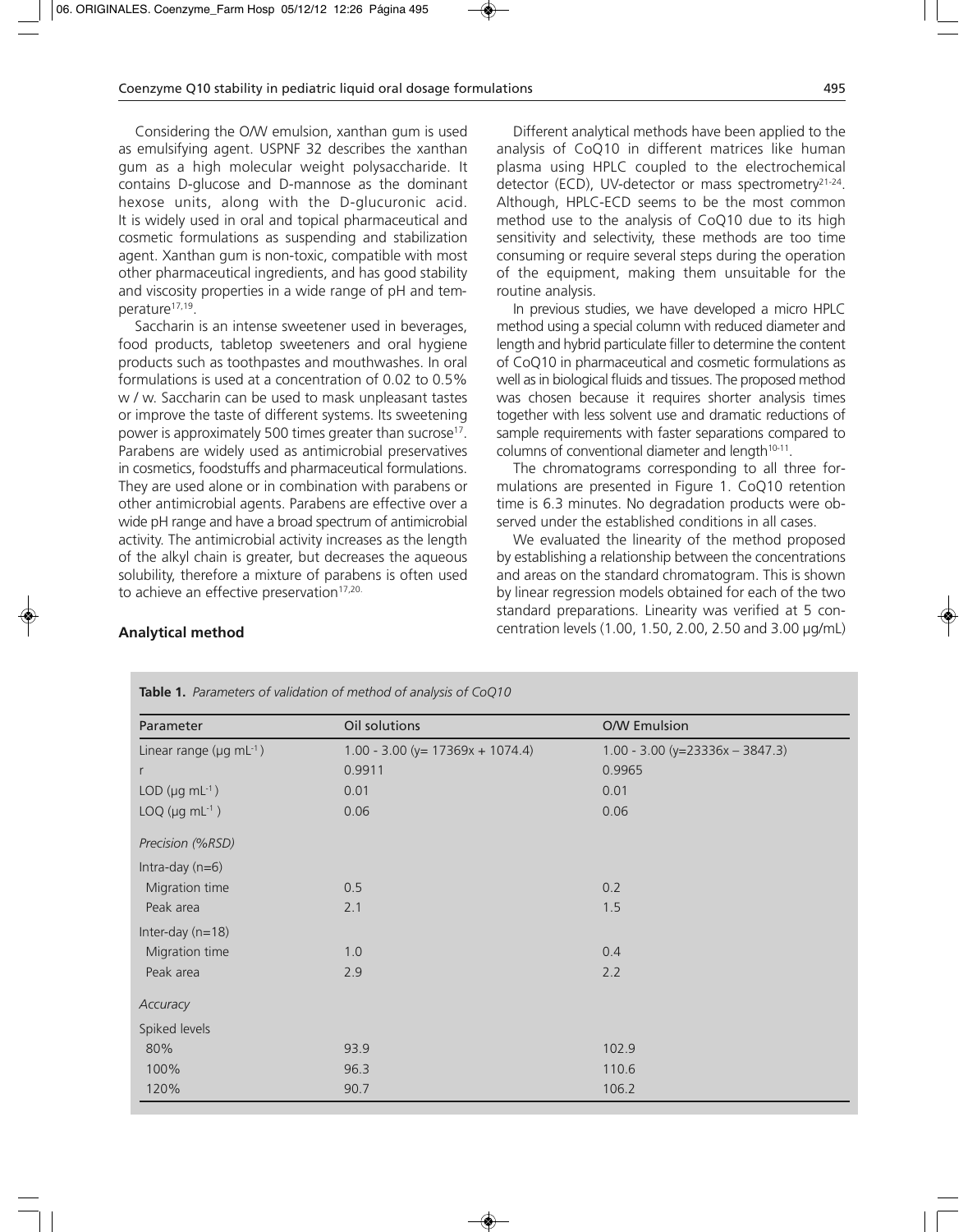| Time (days)    | A           |         | B            |         |              |         |  |
|----------------|-------------|---------|--------------|---------|--------------|---------|--|
|                | Mean $(\%)$ | RSD (%) | Mean $(\% )$ | RSD (%) | Mean $(\% )$ | RSD (%) |  |
| $\overline{0}$ | 100.0       | 0.3     | 100.2        | 0.7     | 100.1        | 0.5     |  |
| 3              | 101.8       | 0.7     | 103.0        | 3.1     | 93.0         | 3.7     |  |
| 6              | 94.9        | 1.14    | 99.3         | 5.1     | 101.9        | 7.4     |  |
| 13             | 104.9       | 0.74    | 85.1         | 0.1     | 90.4         | 1.5     |  |
| 29             | 102.3       | 0.05    | 109.9        | 1.4     | 104.5        | 2.9     |  |
| 57             | 97.7        | 0.45    | 111.5        | 1.5     | 105.0        | 3.0     |  |
| 110            | 98.5        | 3.13    | 97.6         | 6.8     | 102.9        | 6.8     |  |

**Table 2.** *Mean percentage of initial CoQ10 concentration at 25°C for all three formulations (n=2)*

of CoQ10, prepared in blank of excipients for each formulation, and these were analyzed in duplicate in three separate runs. Limits of detection (LOD) and quantification (LOQ) were determined. Precision was evaluated for intraday (n=6) and inter-day assays (n=18) and it was expressed as %RSD for retention times and areas. Accuracy was evaluated from recovery studies of samples of CoQ10 from their matrix. Placebo samples prepared with all the excipients contained in each one of the different pharmaceutical formulations at concentration levels of 80, 100 and 120% (w/v) of the nominal values were spiked with CoQ10 (Table 1). All parameters were determined for each formulation.

Table 2 shows the stability results for each formulation, all of them stored at room temperature (25°C), expressed as mean percentage of initial CoQ10 concentration. Figure 2 is a graphical representation of these results. The oil solutions show significant variations of CoQ10



**Figure 2**. *Graphical representation of CoQ10 content through all the study period. A: CoQ10 O/W emulsion, B: CoQ10 oil solution, C: CoQ10 oil solution with Vitamin E.*

cor centrations (up to 26%), whereas the O/W emulsion stays on a 10% range. At the end of the study (day 110), the amount of CoQ10 in all three formulations was between 97 and 103%.

## **Conclusions**

On this particular study, we found significant content variations through all the study period for the oil solutions, probably due to the vehicle chosen. This may potentially modify the amount of CoQ10 delivered to the patient, making them not suitable for pediatric practice in which more reliable dose adjustment is required. Moreover, no differences were found between the two oil solutions, with and without vitamin E.

The O/W emulsion content instead was not significantly affected, making it the formulation of choice for pediatric administration of CoQ10. Stability data at controlled room temperature is very important since there is no need of using special storage conditions. In conclusion, the CoQ10 emulsion can be stored for at least 110 days at 25°C and it has proven to be safer when narrow dose adjustment is required.

#### Acknowledgements

The authors acknowledge the financial support for this work provided by University of Buenos Aires

## **Bibliography**

- 1. Brion F, Nunn AJ, Rieutord A. Extemporaneous (magistral) preparation of oral medicines for children in European hospitals. Acta Paediatr. 2003;92:486-90.
- 2. Nunn T, Williams J. Formulation of medicines for children. Br J Clin Pharmacol. 2005;59:674-6.
- 3. Crane F. Biochemical functions of coenzyme Q10. J Am Coll Nutr. 2001;20:591-8.
- 4. Villalba JM, Parrado C, Santos-Gonzalez M, Alcain FJ. Therapeutic use of coenzyme Q10 and coenzyme Q10-related compounds and